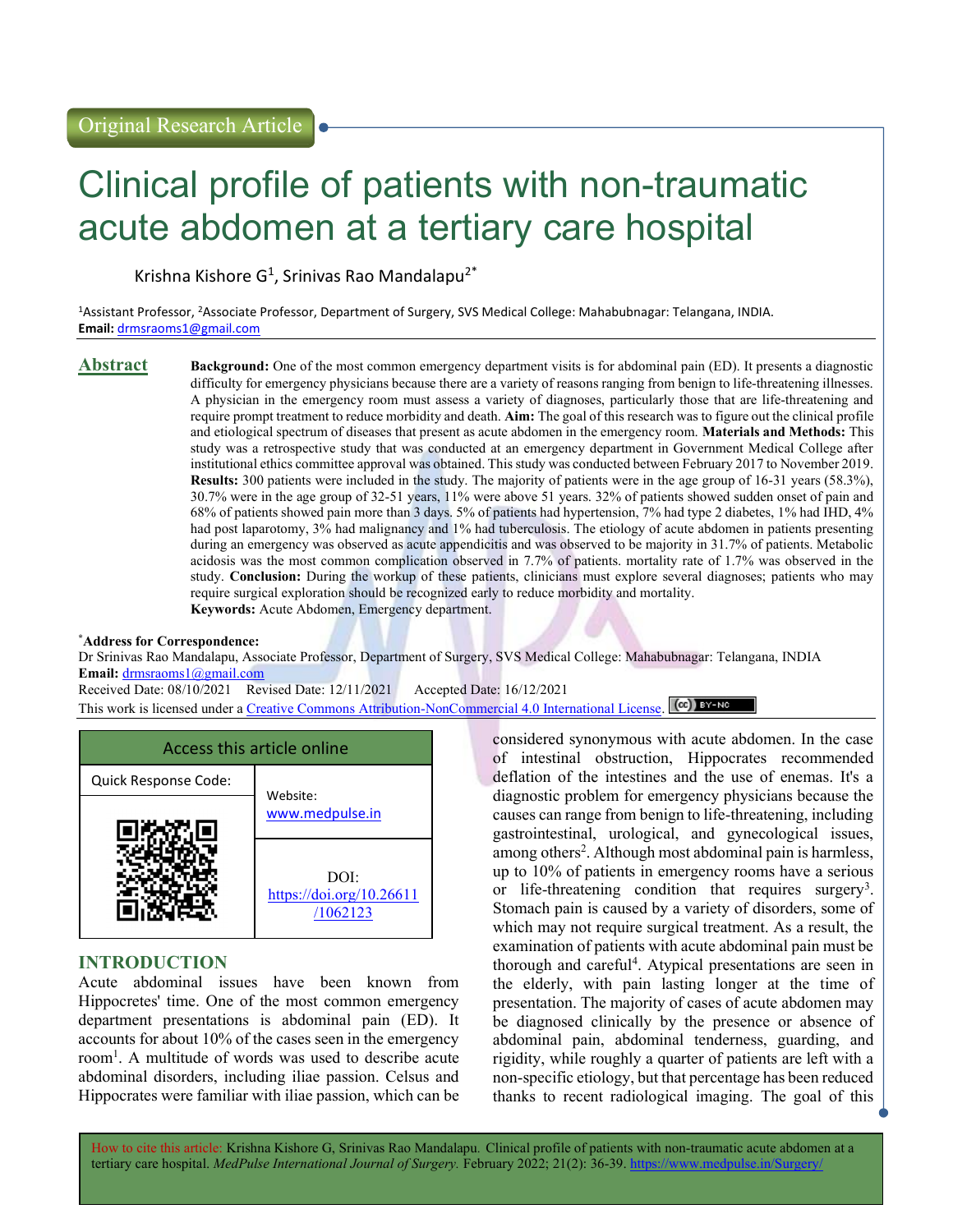research was to figure out the clinical profile and etiological spectrum of diseases that present as acute abdomen in the emergency room.

# MATERIALS AND METHODS

This study was a retrospective study that was conducted at an emergency department in Government Medical College after institutional ethics committee approval was obtained. This study was conducted between February 2017 to November 2019. The study included all non-trauma

### RESULTS

300 patients were included in the study.

patients over the age of 15 who presented to the emergency department with stomach pain. The study excluded all pregnant women who had been diagnosed. For all patients, an X-ray abdomen and Ultrasonography (USG) were performed after a comprehensive clinical examination and detailed history was collected. Other radiological and blood tests were performed as needed. Analgesics were given orally or intravenously, depending on the degree of the pain. The patients were followed up with until they were discharged from the ED/admitted ward, and the final diagnosis was recorded at that time.

| Table 1: Distribution based on age. |                 |            |
|-------------------------------------|-----------------|------------|
| Age (Years)                         | No. of patients | Percentage |
| 16-31                               | 175             | 58.3       |
| $32 - 51$                           | 92              | 30.7       |
| >51                                 | 33              | 11         |

Table 1 shows that majority of patients were in the age group of 16-31 years (58.3%), 30.7% were in the age group of 32- 51 years, 11% were above 51 years.

| Table 2: Distribution based on sex. |                 |            |  |
|-------------------------------------|-----------------|------------|--|
| Sex                                 | No. of patients | Percentage |  |
| Male                                | 197             | 65.6       |  |
| Female                              | 103             | 34.4       |  |
| <b>Total</b>                        | 300             | 100        |  |

Table 2 shows that majority were males which were 65.6% and females were 34.4%.

| Table 3: Distribution based on pain. |                 |            |  |
|--------------------------------------|-----------------|------------|--|
| <b>Duration (Days)</b>               | No. of patients | Percentage |  |
| $<$ 3                                | 204             | 68         |  |
| >3                                   | 96              | 32         |  |
| <b>Total</b>                         | 300             | 100        |  |

Table 3 shows that 32% of patients showed sudden onset of pain and 68% of patients showed pain more than 3 days.

| Table 4: Distribution based on comorbidity. |                 |            |  |
|---------------------------------------------|-----------------|------------|--|
| <b>Comorbidity</b>                          | No. of patients | Percentage |  |
| Hypertension                                | 15              | 5          |  |
| Type 2 Diabetes                             | 20              |            |  |
| IHD                                         | 4               | 1          |  |
| Post Laparotomy                             | 13              | 4          |  |
| Malignancy                                  | 10              | 3          |  |
| Tuberculosis                                | ર               |            |  |

Table 4 shows that 5% of patients had hypertension, 7% had type 2 diabetes, 1% had IHD, 4% had post laparotomy, 3% had malignancy and 1% had tuberculosis.

Table 5: Distribution based on etiology of acute abdomen of patients presenting to an emergency.

| <b>Etiology</b>               | No. of patients | Percentage |
|-------------------------------|-----------------|------------|
| Acute appendicitis            | 95              | 31.7       |
| Acute intestinal obstruction  | 38              | 12.7       |
| Acute acalcular pancreatitis  | 11              | 3.7        |
| Acute calcular pancreatitis   | 13              | 4.3        |
| Acute acalcular cholecystitis | 18              | 6          |
| Acute calcular cholecystitis  | 32              | 1N 7       |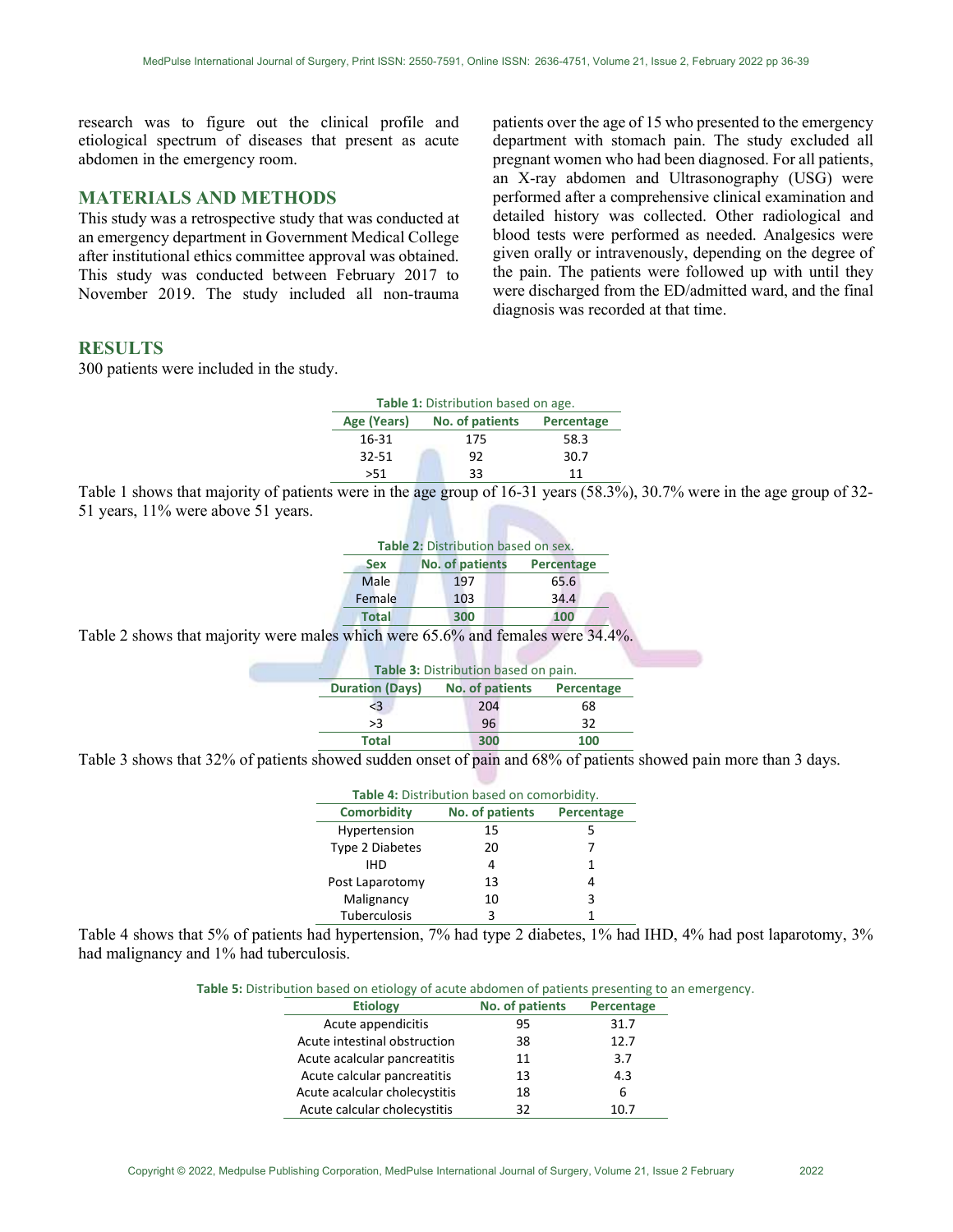| Mesenteric ischemia         | 2   | 0.7            |
|-----------------------------|-----|----------------|
| Perforated peptic ulcer     | 10  | 3.3            |
| Peritonitis                 | 13  | 4.3            |
| Nephrolithiasis             | 31  | 10.3           |
| <b>Ectopic Pregnancy</b>    | 1   | 0.3            |
| Liver abscess               | 6   | $\mathfrak{p}$ |
| Acute myocardial infarction | 2   | 0.7            |
| Pleurisy                    | 6   | 2              |
| Acid peptic disease         | 17  | 5.7            |
| Acute urine retention       | 5   | 1.6            |
| Total                       | 300 | 100            |

Table 5 shows that the etiology of acute abdomen in patients presenting during an emergency was observed as acute appendicitis and was observed to be majority in 31.7% of patients.

| Table 6: Distribution of complications of patients. |                 |            |
|-----------------------------------------------------|-----------------|------------|
| <b>Complications</b>                                | No. of patients | Percentage |
| <b>Acute Renal Disease</b>                          | 10              | 3.3        |
| Shock                                               | 4               | 1.3        |
| Metabolic Acidosis                                  | 23              | 7.7        |
| Electrolyte Imbalance                               | 15              | 5          |
| GI                                                  | 1               | 0.3        |
| Total                                               |                 | 17.6       |

Table 6 shows that metabolic acidosis was the most common complication observed in 7.7% of patients.

| Table 7: Mortality among patients. |                                      |      |  |
|------------------------------------|--------------------------------------|------|--|
| <b>Mortality</b>                   | No. of patients<br><b>Percentage</b> |      |  |
| <b>Survivors</b>                   | 295                                  | 98.3 |  |
| <b>Non Survivors</b>               |                                      | 1.7  |  |
| $17\%$ was observed in the study   |                                      |      |  |

Table 7 shows that a mortality rate of  $1.7\%$  was obser

## **DISCUSSION**

"An abnormal condition characterized by a quick onset of severe pain within the abdominal cavity that demands immediate evaluation, diagnosis, and may require surgical intervention," according to the definition of immediate acute abdomen. The first record exterostomy is thought to have been performed by Paraxegoras. Pierre franeo advised surgery for an inguinal hernia as early as 1556<sup>5</sup>. In the treatment of strangulated inguinal hernias, he advocated surgical surgery. Jaharn Friedrich Dieffenbach did not disclose the successful removal of gangrenous bowel in a strangulated hernia until 1836.<sup>6</sup> The adoption of a surgical line of therapy for acute duodenal ulcer perforation, along with the advent of antibiotics and relaxant anesthesia, has resulted in a progressive decrease in fatality rates, from 4% in 1953 to 2% in 1960. The entire abdominal cavity or a section of the visceral or parietal peritoneum can be affected by peritonitis. Transudation can result in an increase in peritoneal fluid, which is high in protein and leukocytes, making it easier for fibrin to develop on peritoneal surfaces. 5 Peritonitis refers to any type of peritoneal inflammation. Peritonitis can develop as a widespread bacterial infection without a clear intraabdominal source of contamination in primary or spontaneous peritonitis. Children are more likely than

adults to develop primary peritonitis, which is most usually caused by Pneumococcus or hemolytic Streptococcus. Adults with ascites and cirrhosis, on the other hand, are vulnerable to Escherichia coli and Klebsiella-induced peritonitis. Perforation, infection, or gangrene of an intraabdominal organ, most commonly the gastrointestinal system, causes secondary peritonitis. The normal structure of the abdominal cavity and its viscera is determined by the developmental architecture of the abdominal cavity and its viscera, which influences the pathophysiology and clinical symptoms of most abdominal disorders. Extensive diagnostic tests are not required for all people with stomach pain. In some cases, a thorough history and physical examination are enough to accurately identify and treat an illness. Patients may appear with a variety of ambiguous complaints and symptoms, making identification of illnesses ranging from benign to lifethreatening problematic. In the present study, more than half of them said their discomfort started suddenly, while the other half said it started gradually. Similar results were observed in Dr. Naveed Anjum Qureshi et al. study.<sup>7</sup> In the present study, the etiology of acute abdomen in patients presenting during an emergency was observed as acute appendicitis and was observed to be majority in 31.7% of patients. In Tariq et al.<sup>8</sup> study, Acute appendicitis was the